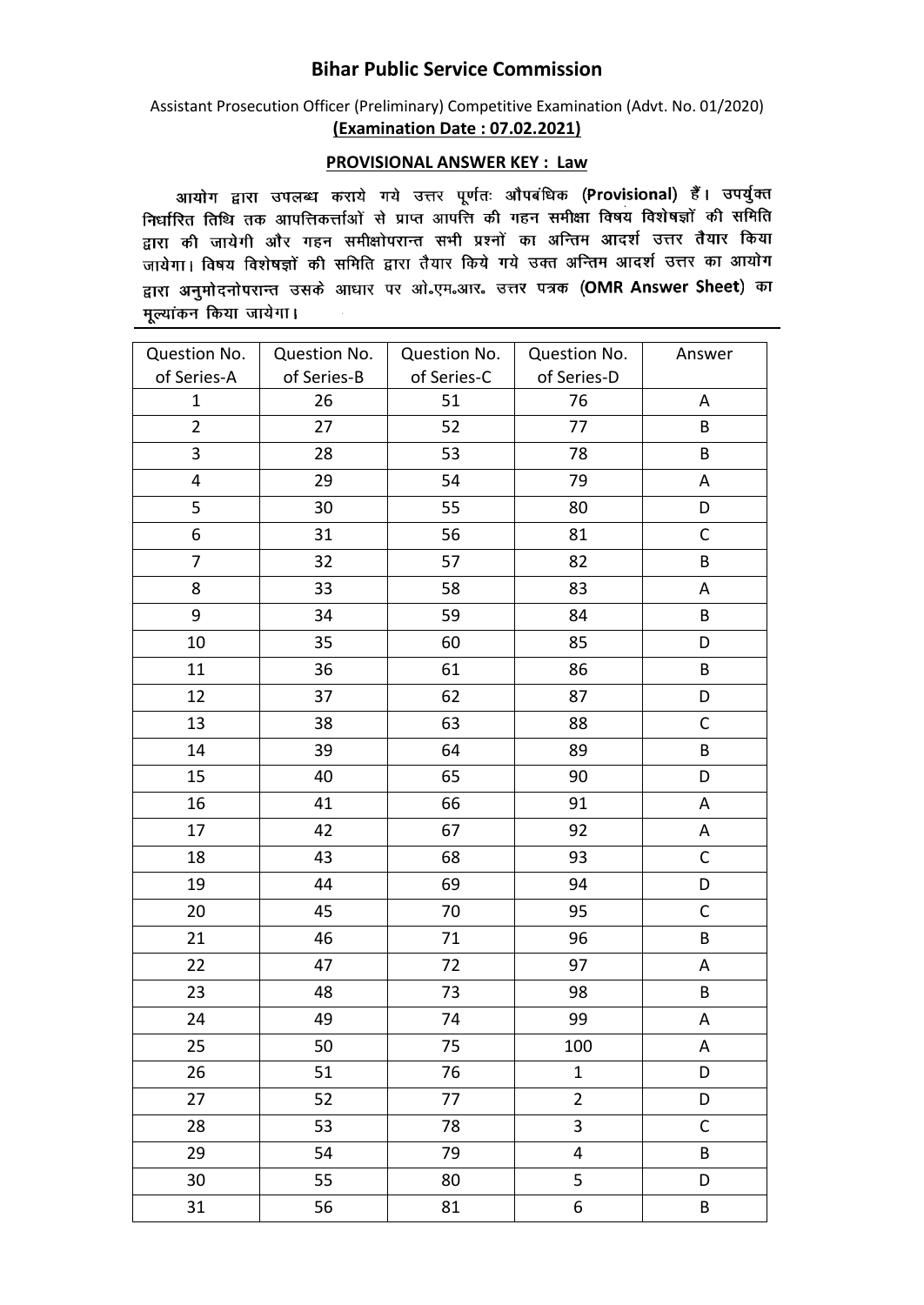| Question No. | Question No. | Question No.            | Question No.   | Answer       |
|--------------|--------------|-------------------------|----------------|--------------|
| of Series-A  | of Series-B  | of Series-C             | of Series-D    |              |
| 32           | 57           | 82                      | $\overline{7}$ | $\mathsf C$  |
| 33           | 58           | 83                      | 8              | B            |
| 34           | 59           | 84                      | 9              | $\mathsf C$  |
| 35           | 60           | 85                      | 10             | $\mathsf C$  |
| 36           | 61           | 86                      | 11             | Α            |
| 37           | 62           | 87                      | 12             | D            |
| 38           | 63           | 88                      | 13             | $\sf{B}$     |
| 39           | 64           | 89                      | 14             | D            |
| 40           | 65           | 90                      | 15             | B            |
| 41           | 66           | 91                      | 16             | $\mathsf C$  |
| 42           | 67           | 92                      | 17             | B            |
| 43           | 68           | 93                      | 18             | $\mathsf C$  |
| 44           | 69           | 94                      | 19             | $\mathsf{C}$ |
| 45           | 70           | 95                      | 20             | $\mathsf C$  |
| 46           | 71           | 96                      | 21             | $\mathsf C$  |
| 47           | 72           | 97                      | 22             | $\sf{B}$     |
| 48           | 73           | 98                      | 23             | $\mathsf C$  |
| 49           | 74           | 99                      | 24             | B            |
| 50           | 75           | 100                     | 25             | Α            |
| 51           | 76           | $\mathbf{1}$            | 26             | $\mathsf C$  |
| 52           | 77           | $\overline{2}$          | 27             | $\mathsf C$  |
| 53           | 78           | 3                       | 28             | A            |
| 54           | 79           | $\overline{\mathbf{4}}$ | 29             | B            |
| 55           | 80           | 5                       | 30             | $\mathsf C$  |
| 56           | 81           | 6                       | 31             | Deleted      |
| 57           | 82           | $\overline{7}$          | 32             | $\sf{B}$     |
| 58           | 83           | 8                       | 33             | B            |
| 59           | 84           | 9                       | 34             | A            |
| 60           | 85           | 10                      | 35             | A            |
| 61           | 86           | 11                      | 36             | $\mathsf C$  |
| 62           | 87           | 12                      | 37             | B            |
| 63           | 88           | 13                      | 38             | D            |
| 64           | 89           | 14                      | 39             | D            |
| 65           | 90           | 15                      | 40             | B            |
| 66           | 91           | 16                      | 41             | A            |
| 67           | 92           | 17                      | 42             | D            |
| 68           | 93           | 18                      | 43             | A            |
| 69           | 94           | 19                      | 44             | $\mathsf C$  |
| 70           | 95           | 20                      | 45             | Α            |
| 71           | 96           | 21                      | 46             | D            |
| 72           | 97           | 22                      | 47             | $\mathsf C$  |
| 73           | 98           | 23                      | 48             | $\mathsf C$  |